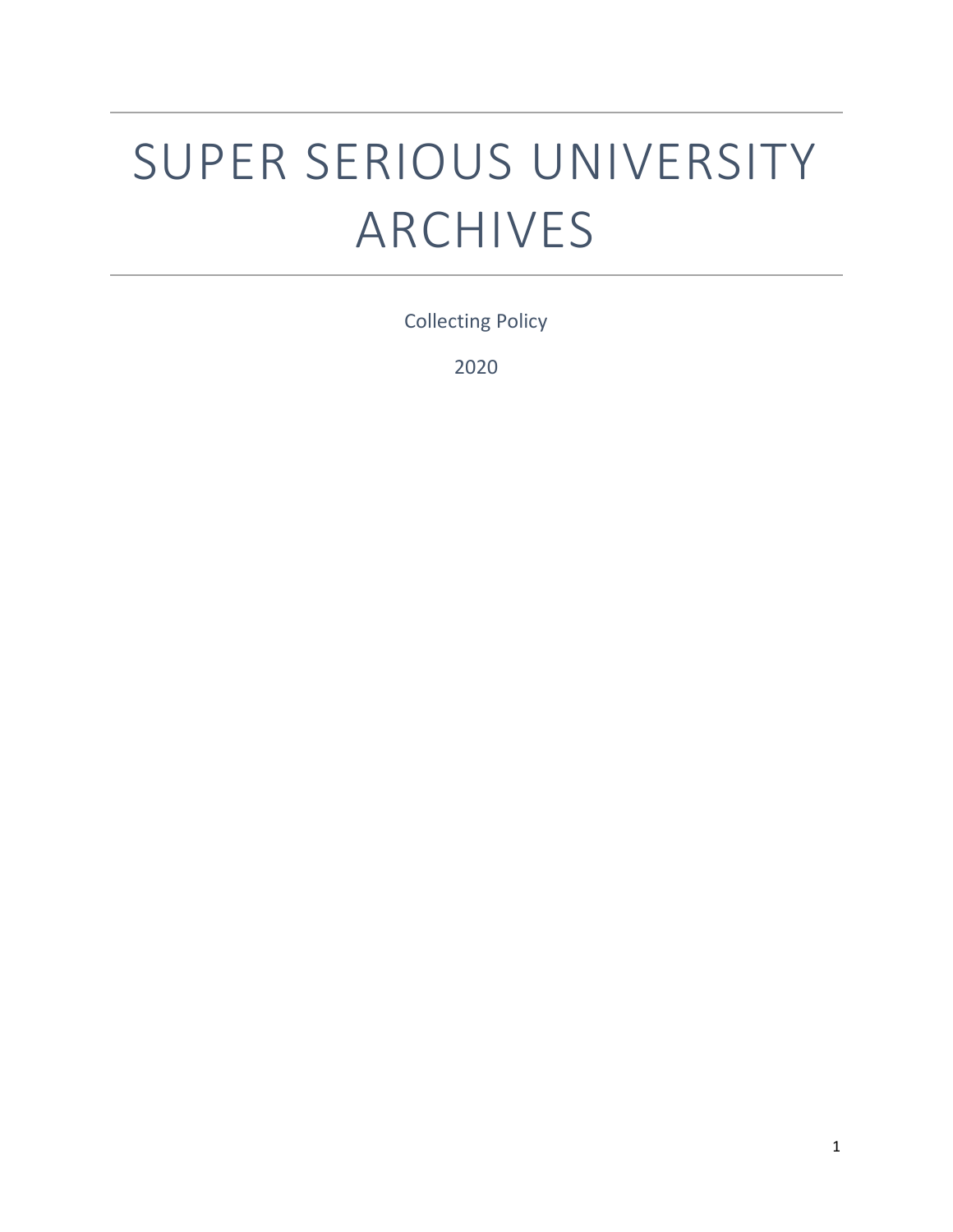# Table of Contents

| Administrative Records (Provenance/Creator), or records of the major officers of the institution and |  |
|------------------------------------------------------------------------------------------------------|--|
|                                                                                                      |  |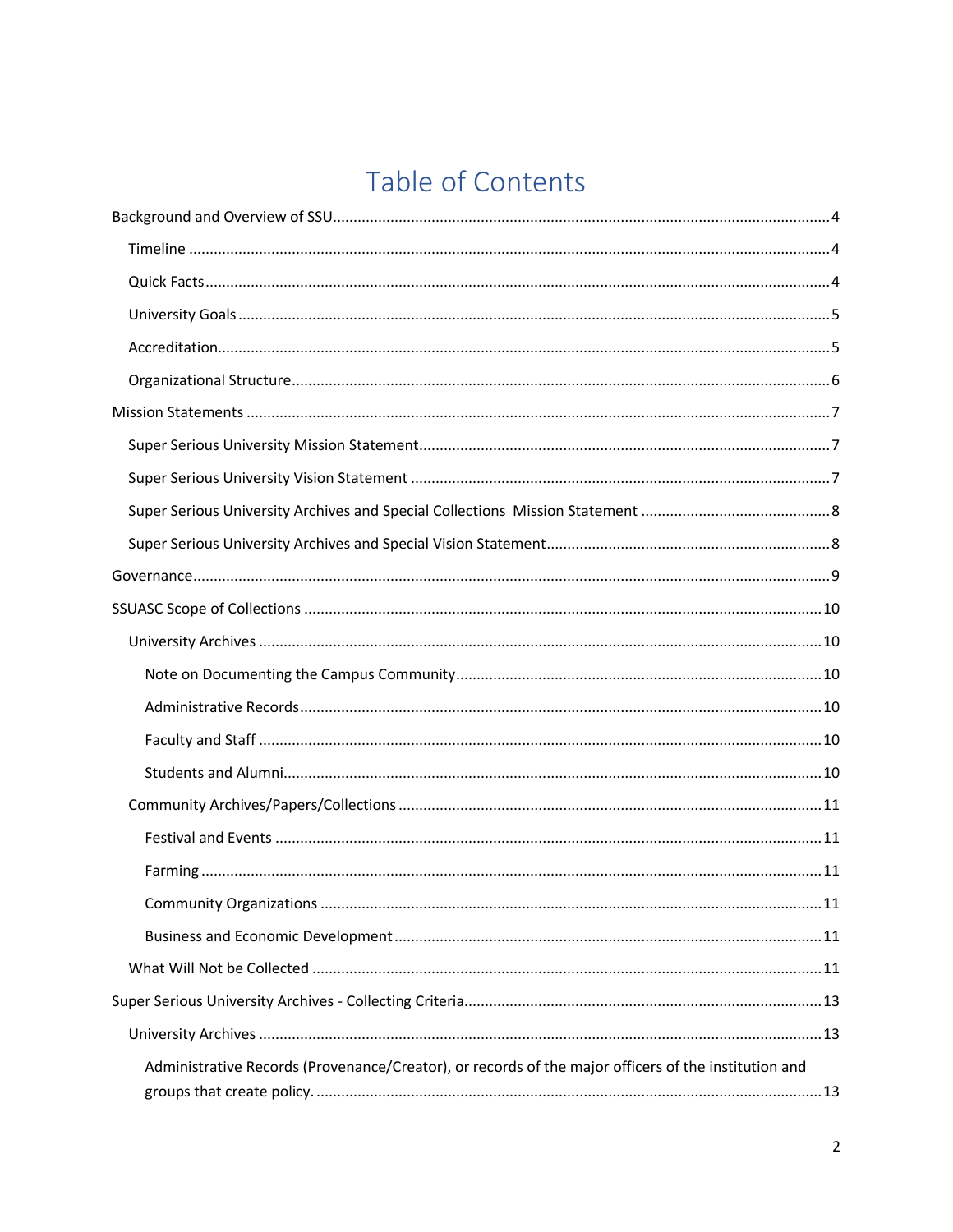<span id="page-2-0"></span>

| Local Church Records and Religious Organization Records (Provenance/Subjects)15   |  |
|-----------------------------------------------------------------------------------|--|
|                                                                                   |  |
|                                                                                   |  |
| Farming records for local small-scale landholders (Provenance and Uniqueness)  16 |  |
|                                                                                   |  |
|                                                                                   |  |
|                                                                                   |  |
|                                                                                   |  |
|                                                                                   |  |
|                                                                                   |  |
|                                                                                   |  |
|                                                                                   |  |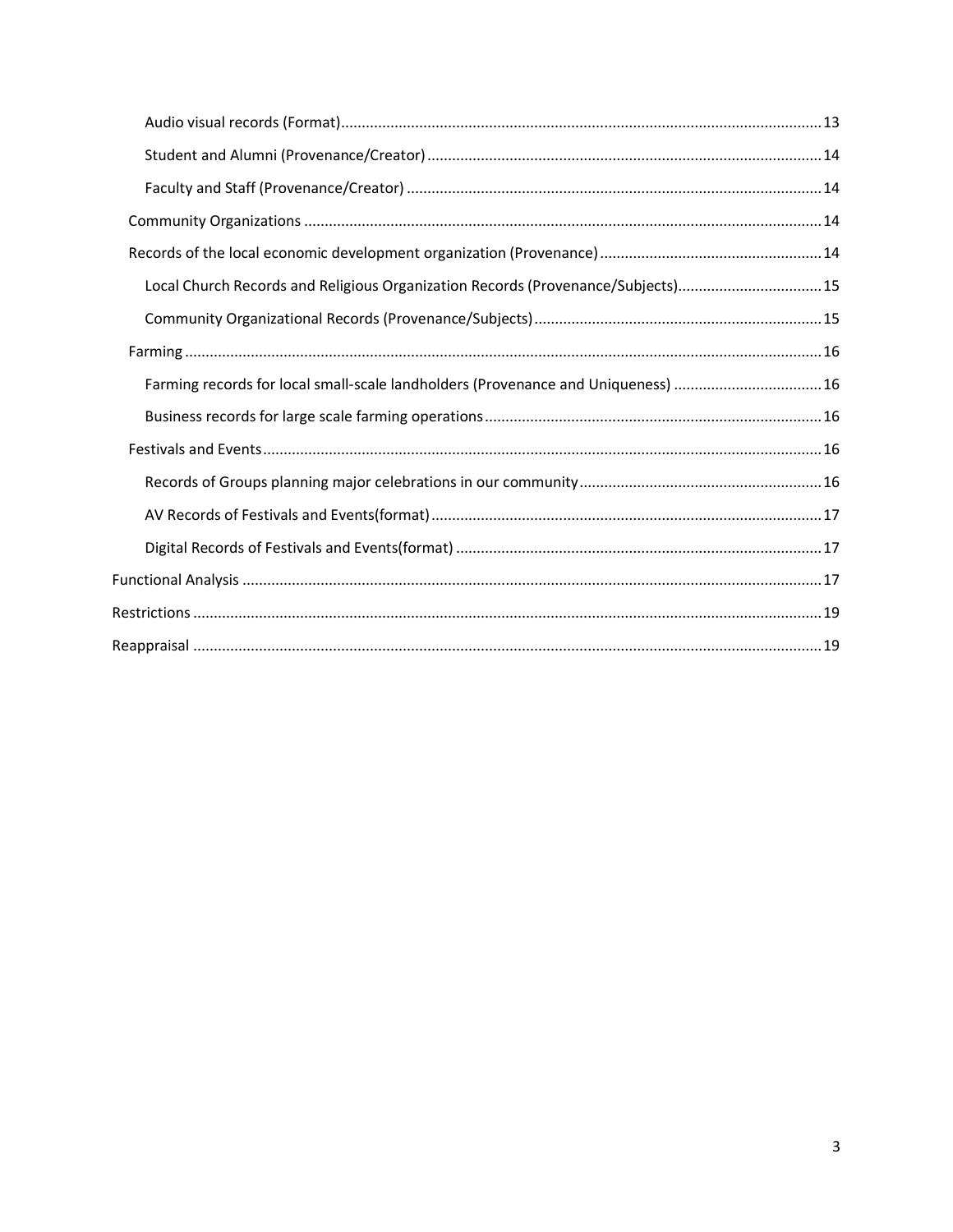# Background and Overview of SSU

Super Serious University is a regional public university that is well is well funded. It serves a diverse student population from the state in which it is located. The university's history is recent beginning in1952 as regional branch of Big University. It later gained independence in 1958. Graduate programs began in 1984. The school has numerous degree programs, but specifically has a small but well regard program that relates to apple cultivation. The university focuses on teaching, but some faculty do publish in well-respected journals, hold patents related to agriculture, and creative works with wide reach.

#### Timeline

- <span id="page-3-0"></span>• 1952-Established as regional campus of BU (Big University). Offers night classes and limited degree programs
- 1958-Become independent Super Serious University
- The university integrated its student body in 1967
- 1984-Graduate programs begin
- <span id="page-3-1"></span>• 2003-New performing arts center is dedicated

#### Quick Facts

- Total enrollment 15000
- Famous alumni
	- o Prince Harry
	- o Johnny Appleseed III (apple baron)
	- o Famous tech mogul
	- o Famous Artist
- The SSU is a regional champion in football (D1)
	- o Their mascot is the fight Earthworm
	- o There main rival is Super Silly U in Alabama
- Collaborations with NASA and major biotech firms
- Major Name Changes
	- o Central Community College
	- o Super Serious College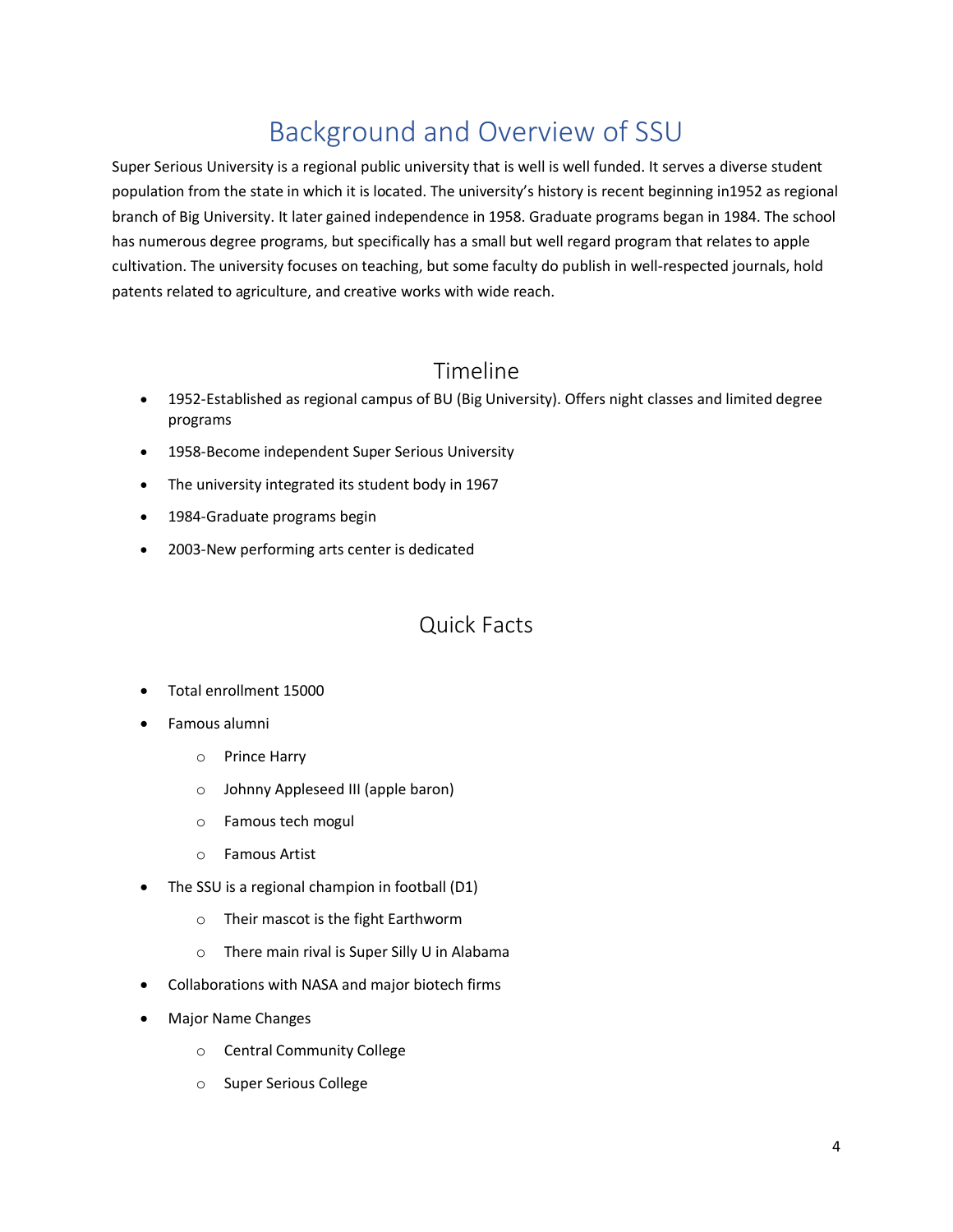o Super Serious University

#### University Goals

- <span id="page-4-0"></span>• To be ranked #1 among Universities with Apple Cultivation focuses.
- Increase out of state and international student population by 15% over the next 15 years.
- Maintain and develop new community partnerships to ensure the University's positive relationship with its immediate community.
- Encourage tenured faculty to publish at least a journal article every two years to increase the school's image in the scholarly community.
- Re-brand mascot to hold up to "Serious" mission statement

#### Accreditation

<span id="page-4-1"></span>Accreditation achieved in 1958 before it became an independent institution. The school had consistently maintained its accreditation with Nowhere Regional Accreditation Board.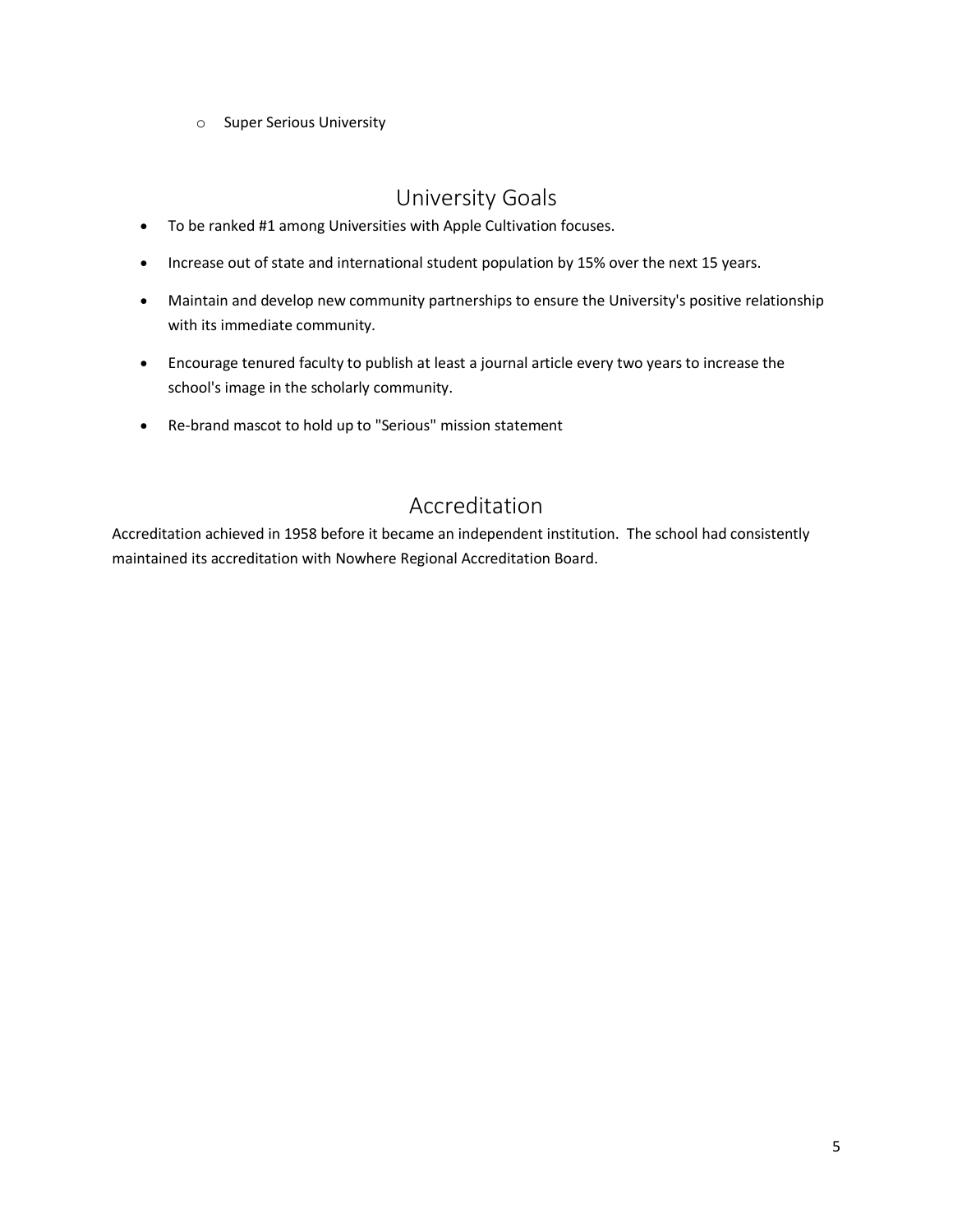## Organizational Structure

<span id="page-5-0"></span>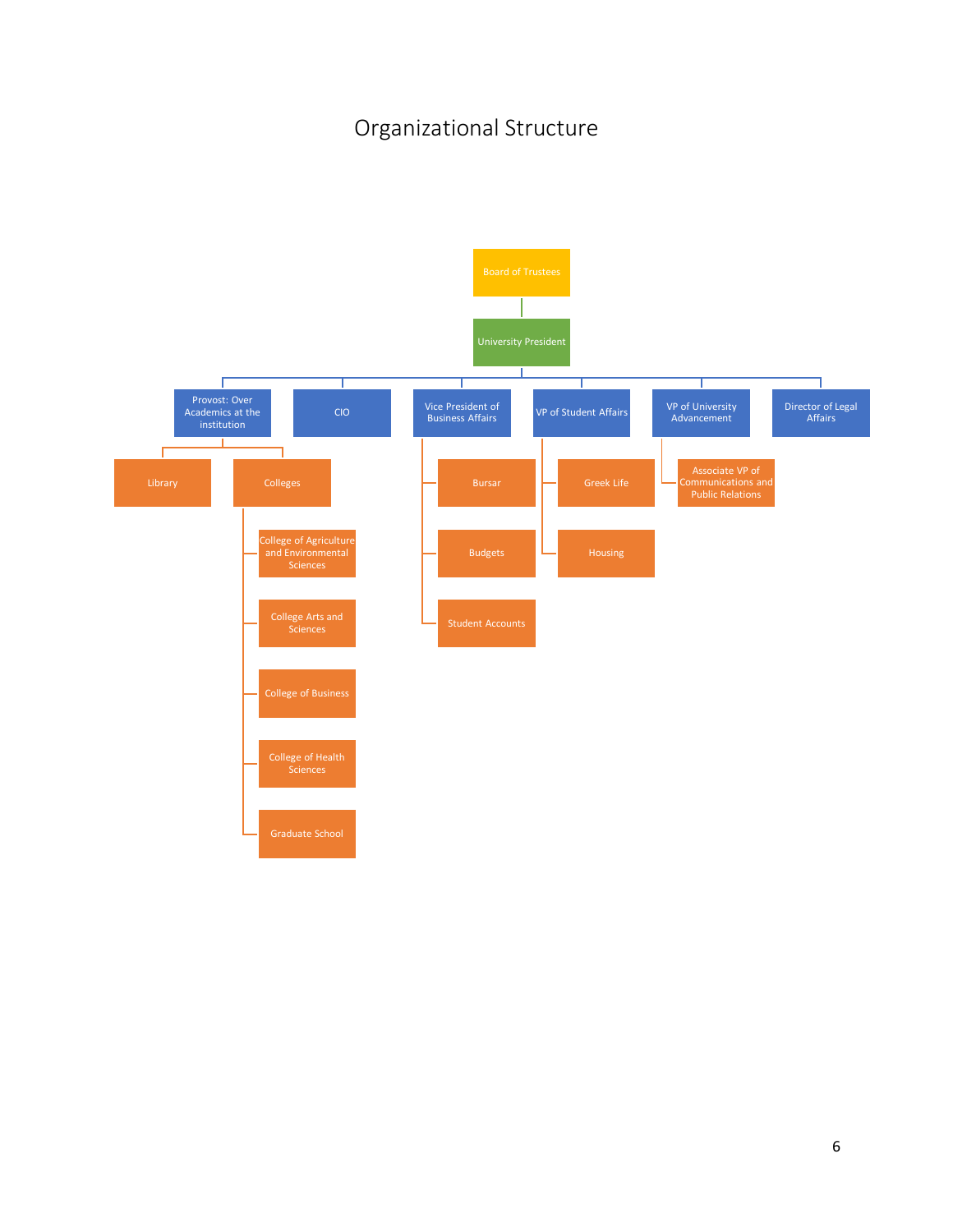# Mission Statements

### Super Serious University Mission Statement

<span id="page-6-1"></span><span id="page-6-0"></span>The primary purpose of the SSU is to provide a learning environment in which faculty, staff and students can discover, examine critically, preserve and transmit the knowledge, wisdom and values that will help ensure the survival of this and future generations and improve the quality of life for all. The university seeks to help students to develop an understanding and appreciation for the complex cultural and physical worlds in which they live and to realize their highest potential of intellectual, physical and human development.

1. Offer broad and balanced academic programs that are mutually reinforcing and emphasize high quality and creative instruction at the undergraduate, graduate, professional and postgraduate levels.

2. Generate new knowledge through a broad array of scholarly, research and creative endeavors, which provide a foundation for dealing with the immediate and long-range needs of society.

3. Achieve leadership in each discipline, strengthen interdisciplinary studies, and pioneer new fields of learning.

4. Serve society through coordinated statewide outreach programs that meet continuing educational needs in accordance with the university's designated land-grant status.

5. Strengthen cultural understanding through opportunities to study languages, cultures, the arts and the implications of social, political, economic and technological change and through encouragement of study, research and service off campus and abroad.

<span id="page-6-2"></span>6. Maintain a level of excellence and standards in all programs that will give them statewide, national and international significance.

#### Super Serious University Vision Statement

Our vision is an invitation to the SSU Family and those who do not yet know SSU to join us in our quest to inspire, innovate, and transform. We commit to accomplish the following over the coming years.

- National and international research prominence
- Learning experiences grounded in fundamental, transferable skills across all disciplines and in real world challenges
- Strategic risk-taking in the presence of opportunity and adversity
- Social, environmental and economic sustainability
- Meaningful connection and partnership with alumni, supporters and citizens around the globe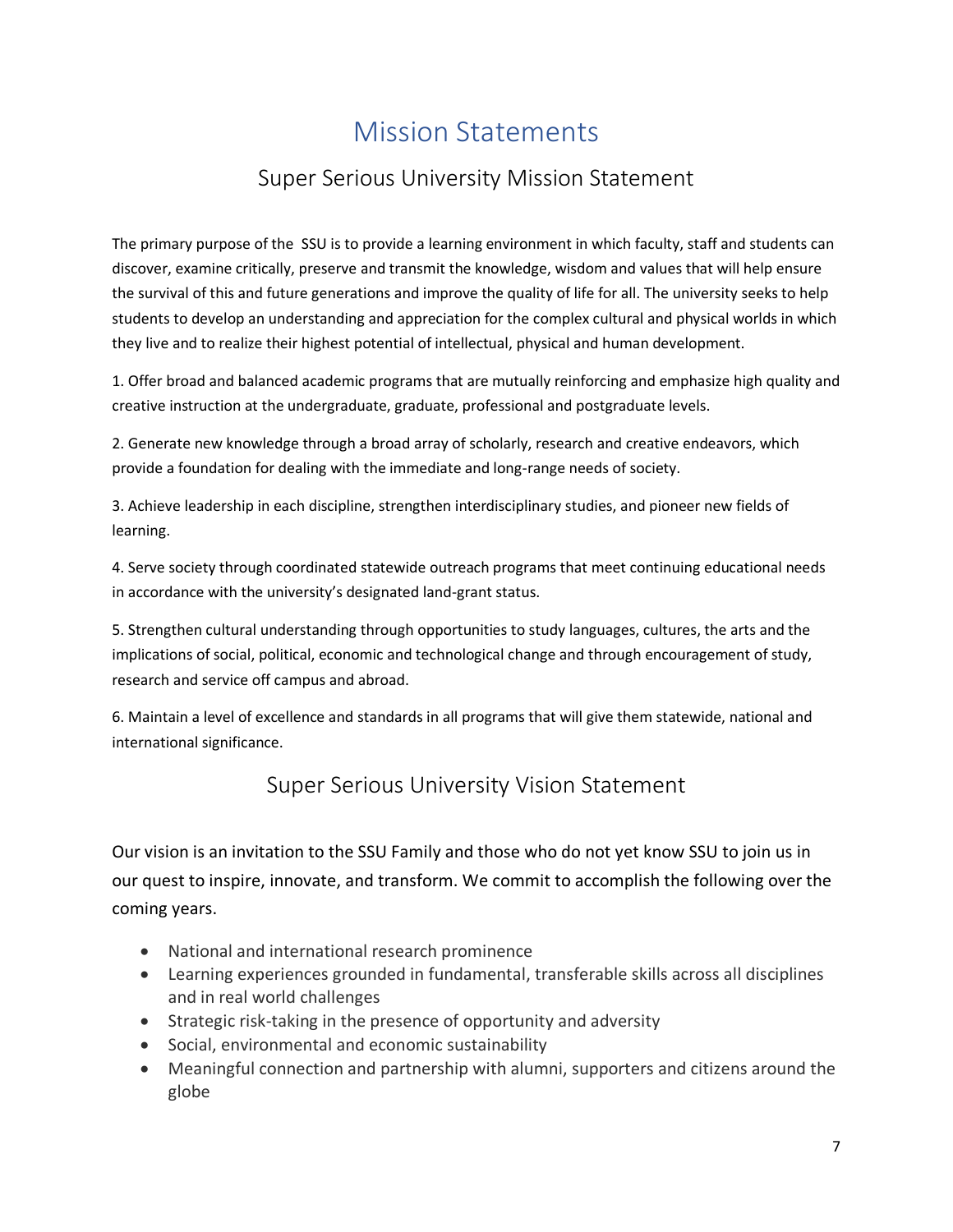- A robust return on the investment in a Lehigh education
- <span id="page-7-0"></span>• A diverse, inclusive and financially accessible environment

## Super Serious University Archives and Special Collections Mission Statement

The Mission of SSU University Archives and Special Collections is to document the SSU Community. This includes collect, appraise, organize, preserve and interpret records of enduring value in all formats as created by administrators, faculty, students, and alumni organizations. We are also the repository for records that document the greater community surrounding SSU.

#### <span id="page-7-1"></span>Super Serious University Archives and Special Vision Statement

The Archives enriches people's lives by helping them to understand our community's past, to appreciate the present, and to embrace the future. We will strive to be central place for our community for people seeking inspiration, interaction, and intellectual stimulation that connects them with our history and culture. Further we hope that through interaction with the archives that SSU Students and community members will gain experiences and skills that help them address real world challenges.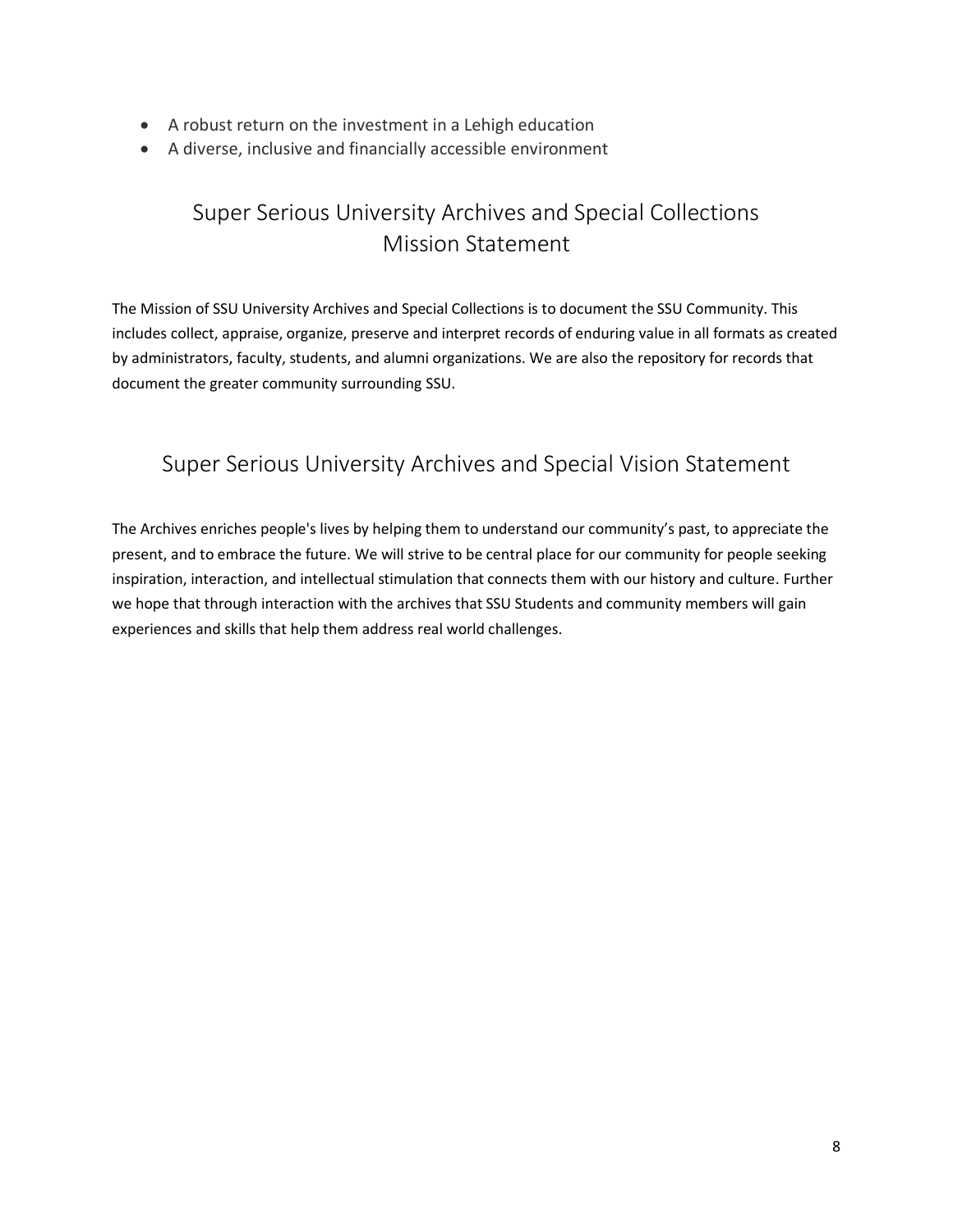## Governance

<span id="page-8-0"></span>The governance board will assist the archives in setting and defining collecting priorities and areas. This body will be completely advisory and not make decisions for the archives in terms of collecting. This governance body will include the following representatives from the SSU Community.

- Representative from President's Office
- Academic Affairs Representative
- Faculty Senate Representative
- Student Government Representative
- Student Organization Representative
- Local History Society Representative
- Local Community Representative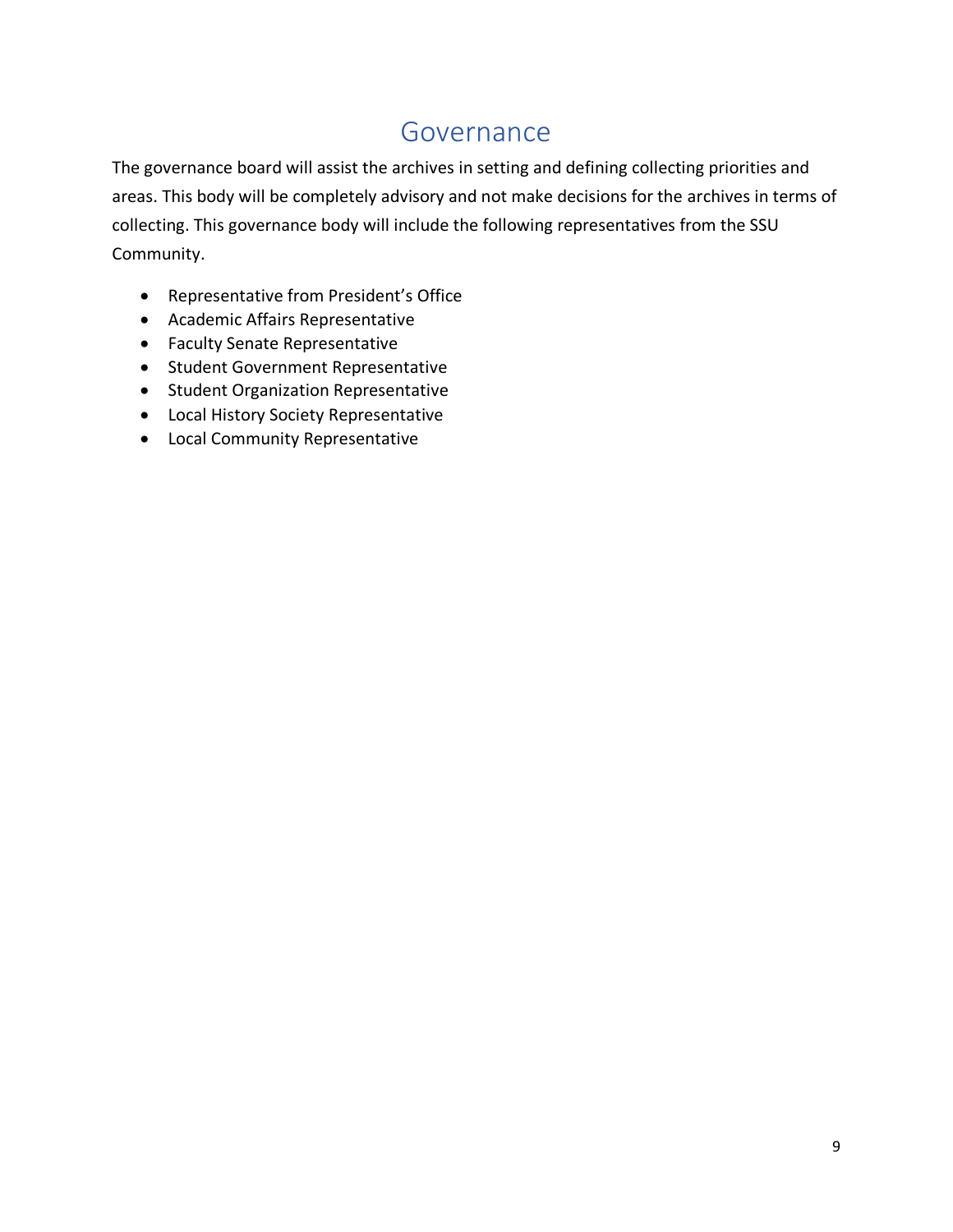# SSUASC Scope of Collections

#### University Archives

<span id="page-9-1"></span><span id="page-9-0"></span>Many of the records that the university generates are invaluable for document the culture and history of the institution. The archives seek to document these materials in order to facilitate the "generation of knowledge" through student, faculty and staff researching our institutional history. Furthermore, the archives capture records to document that SSU is being good stewards of fund and excellent educators of students. In order to accomplish this the Archives collects in three primary area: Administrative Records, Faculty and Staff Papers, Student and Alumni Records.

#### <span id="page-9-2"></span>Note on Documenting the Campus Community

While we have three broad scope areas of collecting that we will focus on, it should be mentioned that we will collect some general university records that document the major functions of the university. These records are the regularly created records that the university generates. These include:

- Publications, including catalogs, annual reports.
- Records that document major events, including speaker series, graduations, state of the university presentations.
- Official University photograph

#### <span id="page-9-3"></span>Administrative Records

The administration of a university requires many different individuals to successful accomplish its mission. Therefore, the sources of records for SSU Administration come from a variety of sources.

#### <span id="page-9-4"></span>Faculty and Staff

Faculty and staff papers that document their teaching, research, and work of the of SSU. Interest will be paid to tenured faculty who have obtained distinction either on campus or in their fields. This includes

#### <span id="page-9-5"></span>Students and Alumni

SSUA will focus collecting on registered student organizations and important regular events run by and/or sponsored by the Office of Student Affairs.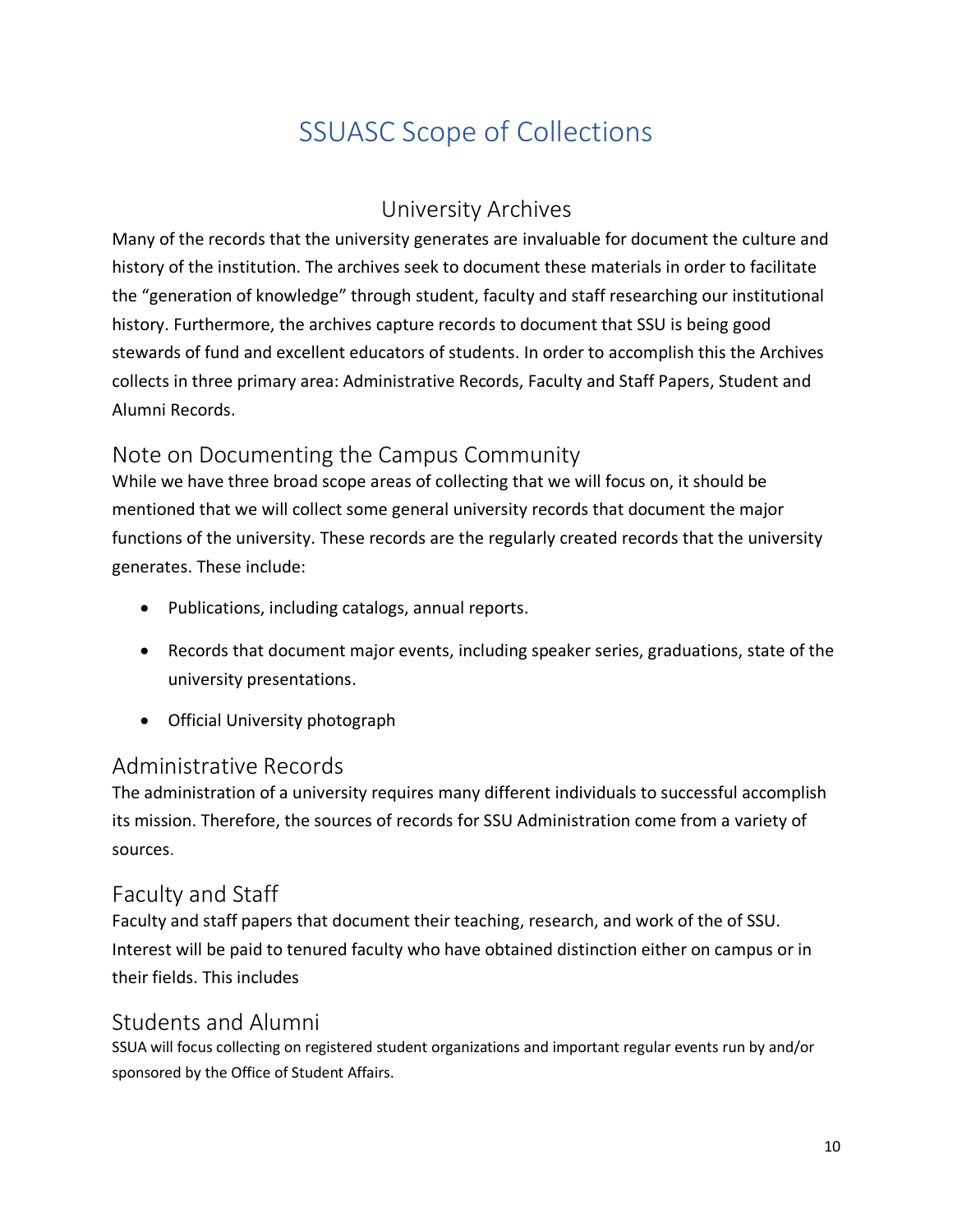## Community Archives/Papers/Collections

<span id="page-10-0"></span>In coinciding with the mission of the university to enhancing our "cultural understanding", the archives seek to document the community surround the campus of SSU. To accomplish our mission of creating a better cultural understand, we will document our community in by documenting farming, community festivals and events, community organizations, and businesses.

#### <span id="page-10-1"></span>Festival and Events

The community surrounding us has a vast history. Much of this history can be seen through the numerous festivals and event held in our region. In order to document this special cultural feature, the archives will place and emphasis on collecting records of the events and their sponsoring organizations for the SSU community.

#### <span id="page-10-2"></span>Farming

The history and culture of farming is important to the SSU Community. As this community was originally founded to be a farming community, the archives feel that it is important to document its agricultural history. To accomplish this the archives will collect farm records from our home county and those from the surrounding counties.

#### <span id="page-10-3"></span>Community Organizations

In order to best document our community, we feel that community organizational records would provide the best insight into our share culture and history. Therefore, we will emphasis collecting group records. Preference will be given to groups who are underrepresented in the current archival record. This may include

- Church records
- Community Organization records
- Other types of groups, both virtual and physical

#### <span id="page-10-4"></span>Business and Economic Development

For local businesses, we will focus on collecting local businesses of long standing, and representative collections for major industries found in our community. We will specifically emphasis businesses that have supported SSU through educational programs and through other means.

#### What Will Not be Collected

<span id="page-10-5"></span>The archives will not collect or refuse to take certain items. These include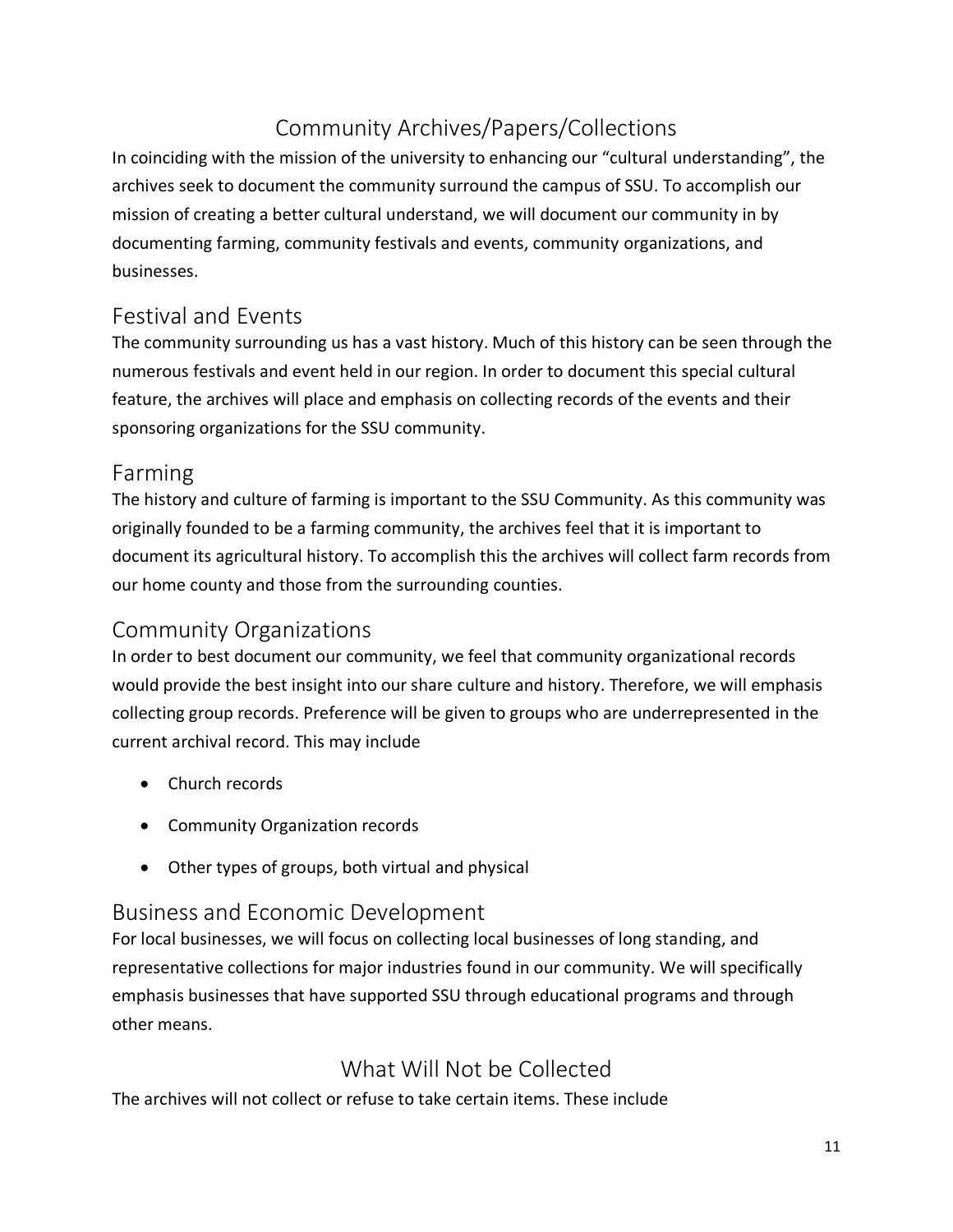- Things out of scope of this document
- Objects, unless they are significant for our collecting areas
- Materials without clear title or copyright status.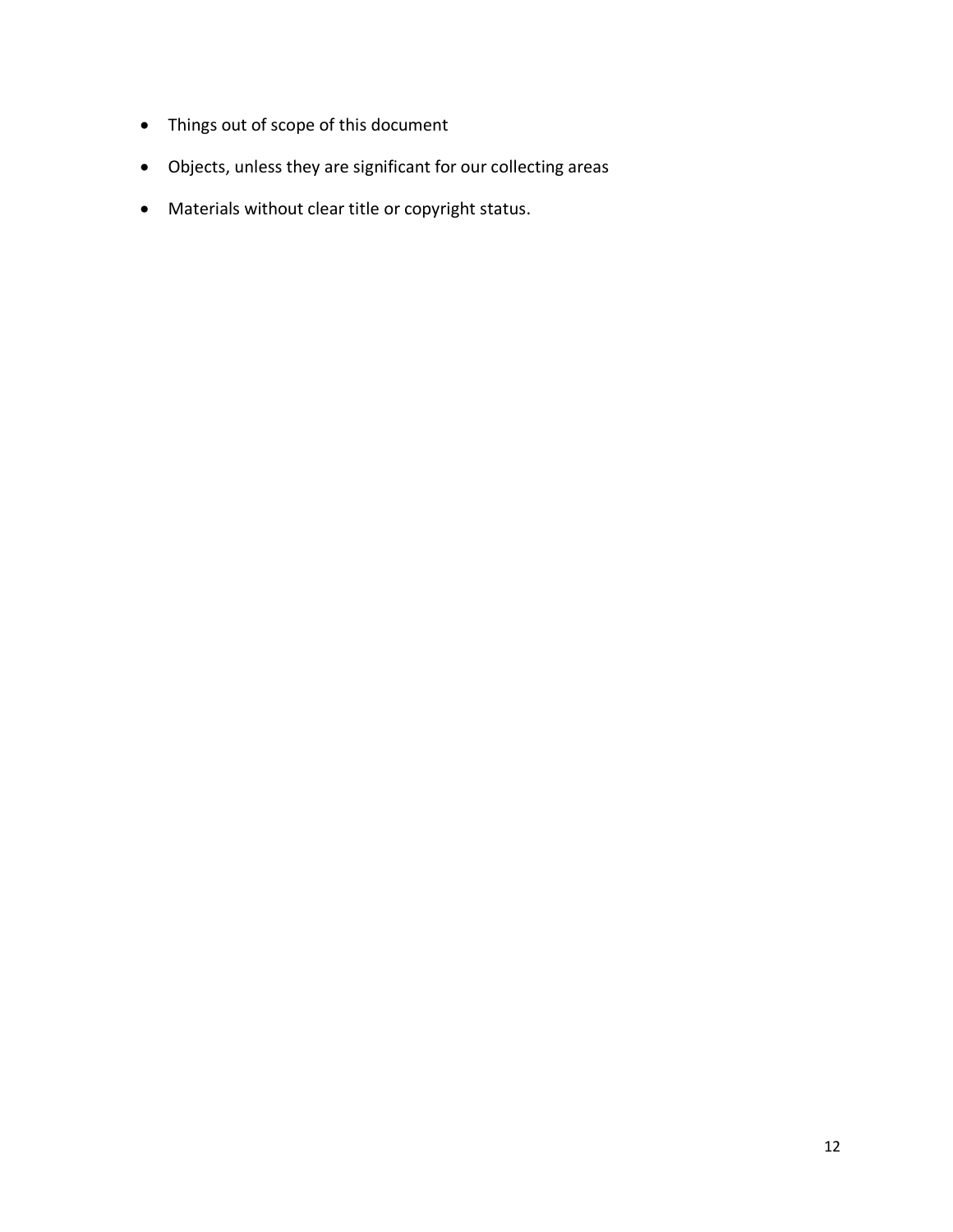# <span id="page-12-0"></span>Super Serious University Archives - Collecting Criteria

## University Archives

<span id="page-12-2"></span><span id="page-12-1"></span>Administrative Records (Provenance/Creator), or records of the major officers of the institution and groups that create policy.

| High(5)                                                                                                            | <b>Medium High</b><br>(4)                | Medium (3)                         | Low $(2)$                                       | <b>Not Accepting</b><br>(1)         |
|--------------------------------------------------------------------------------------------------------------------|------------------------------------------|------------------------------------|-------------------------------------------------|-------------------------------------|
| All of university<br>cabinet member<br>records<br>Minutes,<br>Policies, and<br>other records<br>from<br>committees | Associate VP's<br>and associate<br>deans | Department<br><b>Chair Records</b> | Committee<br>drafts and<br>working<br>documents | Administrative<br>Assistant records |

#### <span id="page-12-3"></span>Audio visual records (Format)

| High(5)                                     | <b>Medium High</b><br>(4)       | Medium (3)                                 | Low $(2)$                                  | <b>Not Accepting</b><br>(1)                                                     |
|---------------------------------------------|---------------------------------|--------------------------------------------|--------------------------------------------|---------------------------------------------------------------------------------|
| Recordings of<br>major university<br>events | Audio recordings<br>of concerts | Film such as, 8<br>mm and other<br>formats | Damaged or<br>highly degraded<br>materials | A/V proprietary<br>non-standard av<br>formats such as<br>Sony<br>microcassettes |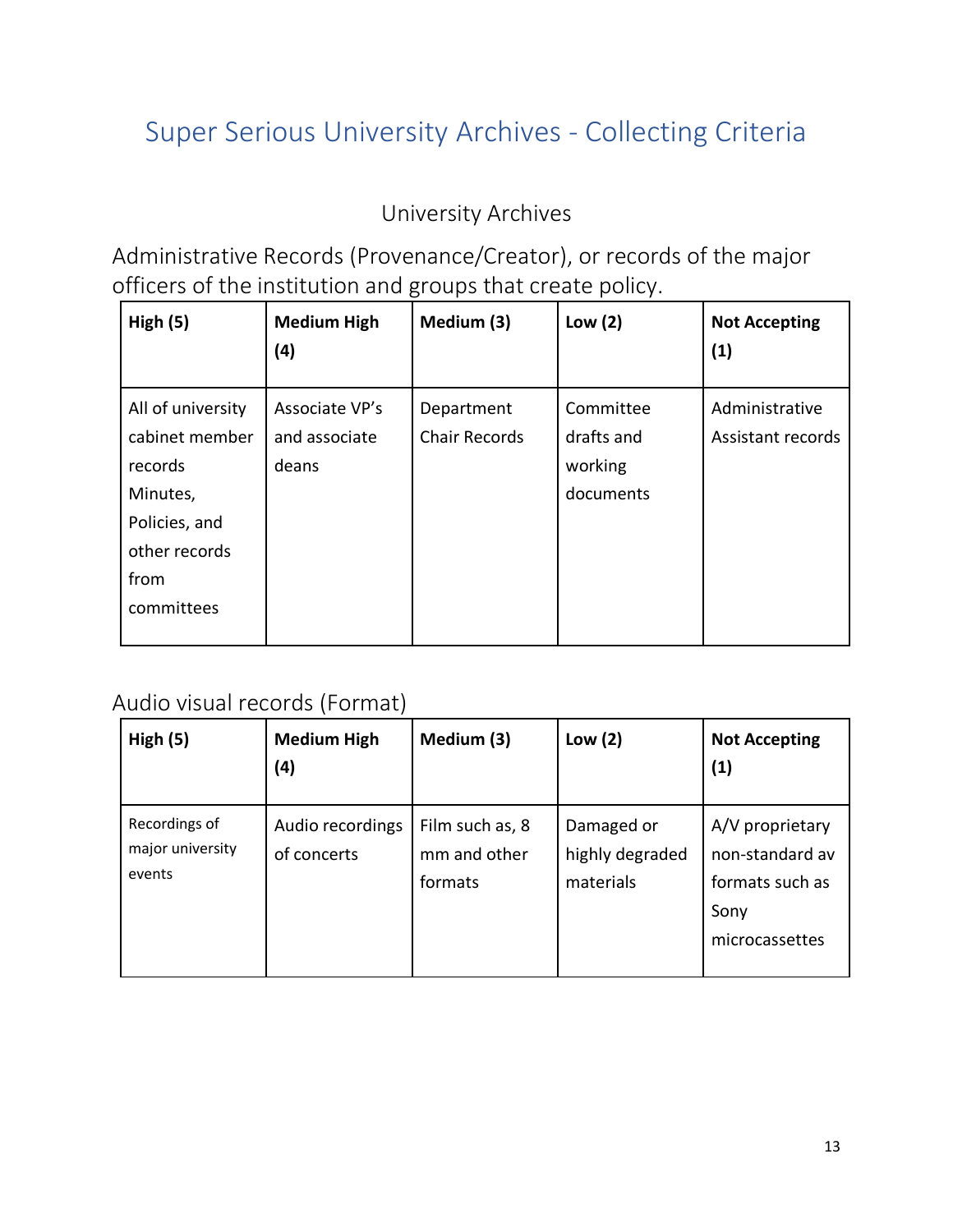## <span id="page-13-0"></span>Student and Alumni (Provenance/Creator)

| High $(5)$                                                                                  | <b>Medium High</b><br>(3)                                     | Medium (4)                                                     | Low $(2)$                                    | <b>Not Accepting</b><br>(1)                                          |
|---------------------------------------------------------------------------------------------|---------------------------------------------------------------|----------------------------------------------------------------|----------------------------------------------|----------------------------------------------------------------------|
| Alumni who've<br>achieved national<br>recognition.<br><b>Official Student</b><br>News Paper | Organizational<br>records for<br>registered student<br>groups | Undergrad<br><b>Student Thesis</b><br>and Capstone<br>Projects | Events not<br>sponsored by the<br>university | Non-registered<br>Student<br>organizations<br>Student course<br>work |

## <span id="page-13-1"></span>Faculty and Staff (Provenance/Creator)

| High(5)                                              | <b>Medium High(3)</b>             | Medium(4)                           | Low $(2)$ | <b>Not Accepting</b><br>(1)             |
|------------------------------------------------------|-----------------------------------|-------------------------------------|-----------|-----------------------------------------|
| Records of<br>nationally<br>known faculty<br>members | Regionally well-<br>known faculty | Innovative<br>teaching<br>practices |           | Student papers,<br>draft<br>assignments |

## Community Organizations

<span id="page-13-3"></span><span id="page-13-2"></span>Records of the local economic development organization (Provenance)

| High(5)                                           | Medium High(3)                          | Medium(4)      | Low $(2)$ | <b>Not Accepting</b><br>(1) |
|---------------------------------------------------|-----------------------------------------|----------------|-----------|-----------------------------|
| Meeting<br>Minutes<br>Reports of funds<br>awarded | Major<br>development<br>program records | Press releases |           | Funding<br>contracts        |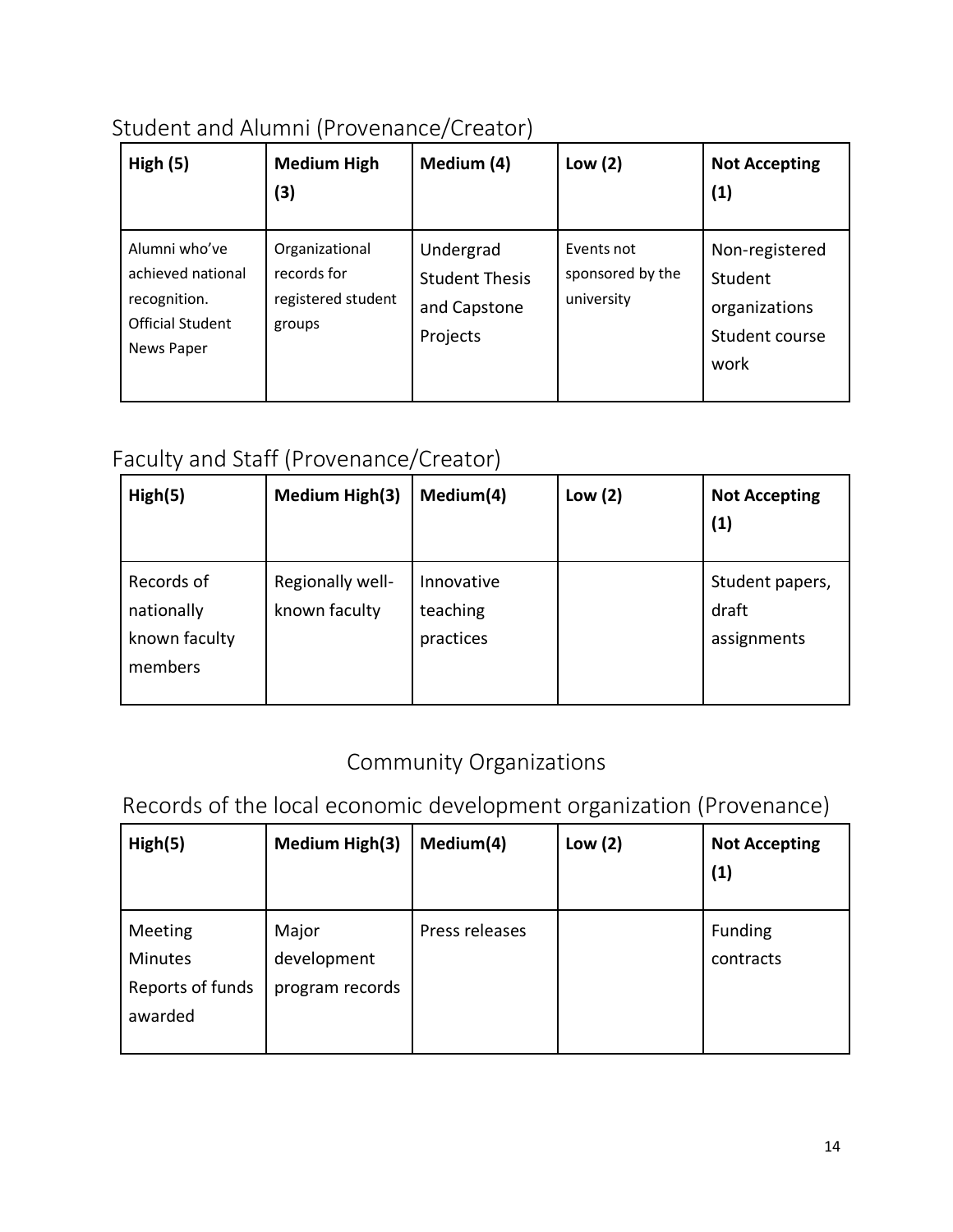<span id="page-14-0"></span>Local Church Records and Religious Organization Records (Provenance/Subjects)

| High(5)                                                                                                                                                                                           | <b>Medium High</b><br>(4)                                     | Medium (3)                                                                                                                                                                | Low $(2)$ | <b>Not Accepting</b><br>(1)                                                          |
|---------------------------------------------------------------------------------------------------------------------------------------------------------------------------------------------------|---------------------------------------------------------------|---------------------------------------------------------------------------------------------------------------------------------------------------------------------------|-----------|--------------------------------------------------------------------------------------|
| Records that<br>document church<br>membership<br>(directories,<br>baptismal,)<br>Original church<br>administrative<br>records (charters,<br>financial,<br>marketing,<br>member<br>documents, etc) | Weekly<br>sermons, drafts,<br>recordings and<br>other formats | Form<br>Correspondence<br>from church<br>requesting<br>donations<br>Representative<br>samples of<br>bulletins<br>Non-official<br>event photos<br>taken by<br>parishioners |           | <b>Bible school</b><br>projects<br>Church records<br>outside our<br>collecting area. |

## <span id="page-14-1"></span>Community Organizational Records (Provenance/Subjects)

| High(5)                                           | <b>Medium High</b><br>(3)                                 | Medium (4)        | Low $(2)$ | <b>Not Accepting</b><br>(1)                                    |
|---------------------------------------------------|-----------------------------------------------------------|-------------------|-----------|----------------------------------------------------------------|
| Meeting records<br><b>Board</b><br>Correspondence | <b>Scrapbooks</b><br>Photographs<br><b>Event Programs</b> | Flyers for events |           | Receipts and<br>accounting<br>records beyond<br>annual reports |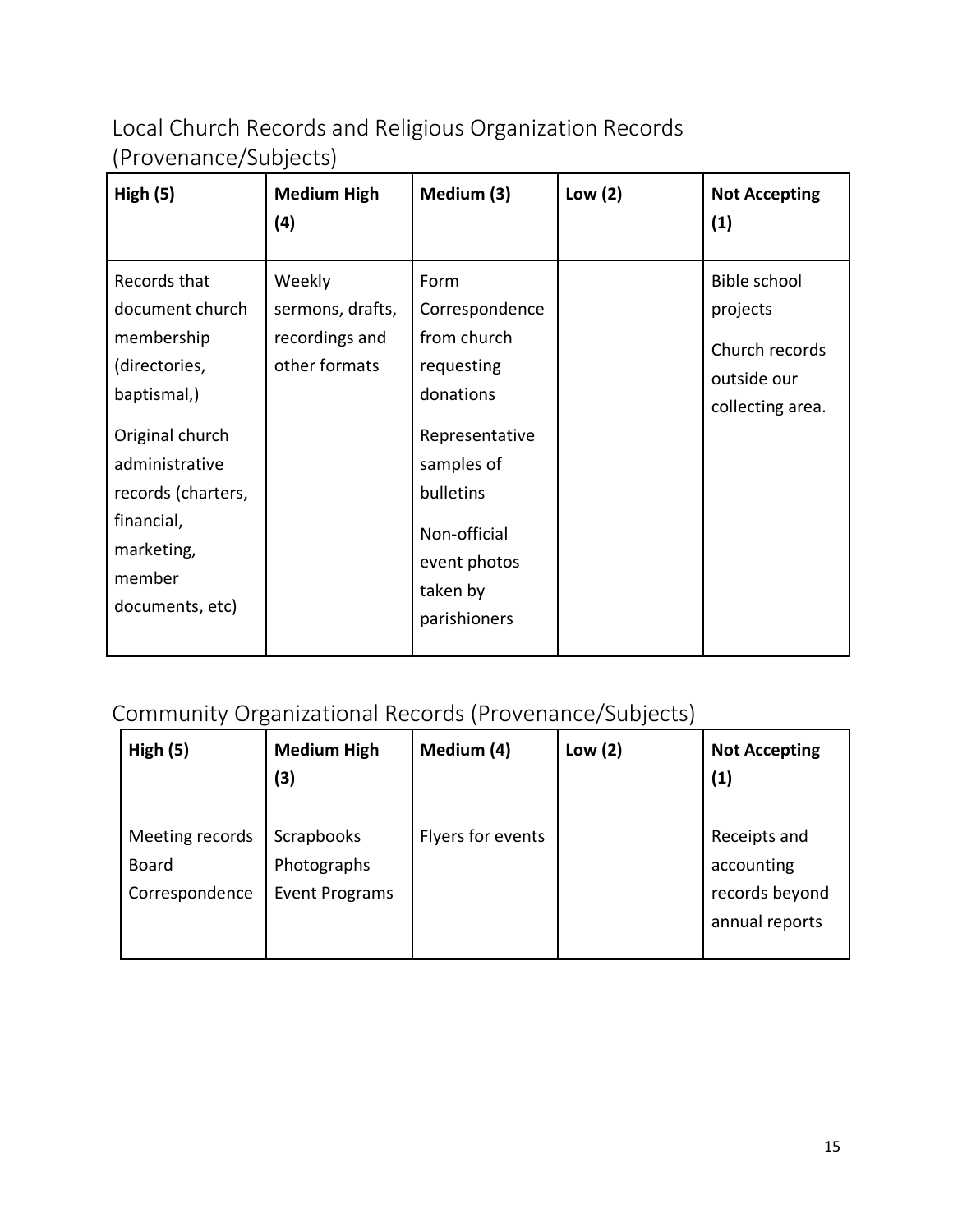## Farming

<span id="page-15-1"></span><span id="page-15-0"></span>Farming records for local small-scale landholders (Provenance and Uniqueness)

| High(5)                                       | <b>Medium High</b><br>(3)                 | Medium (4)                                                    | Low $(2)$ | <b>Not Accepting</b><br>(1)                |
|-----------------------------------------------|-------------------------------------------|---------------------------------------------------------------|-----------|--------------------------------------------|
| Farm records<br>including photos<br>and $A/V$ | <b>Family Records</b><br>from small farms | Records<br>documenting<br>participation in<br>farmers markets |           | Sales records<br>Farm Equipment<br>records |

## <span id="page-15-2"></span>Business records for large scale farming operations

| High(5)        | <b>Medium High</b><br>(3)     | Medium (4) | Low $(2)$ | <b>Not Accepting</b><br>(1)           |
|----------------|-------------------------------|------------|-----------|---------------------------------------|
| Annual reports | Marketing<br><b>Materials</b> |            |           | Sales records<br>Equipment<br>Records |

## Festivals and Events

## <span id="page-15-4"></span><span id="page-15-3"></span>Records of Groups planning major celebrations in our community

| High(5)          | <b>Medium High(3)</b> | Medium(4)                              | Low $(2)$ | <b>Not Accepting</b><br>(1) |
|------------------|-----------------------|----------------------------------------|-----------|-----------------------------|
| Planning records | Playbooks,<br>posters | Flyers and<br>Promotional<br>materials |           | Receipts, tickets.          |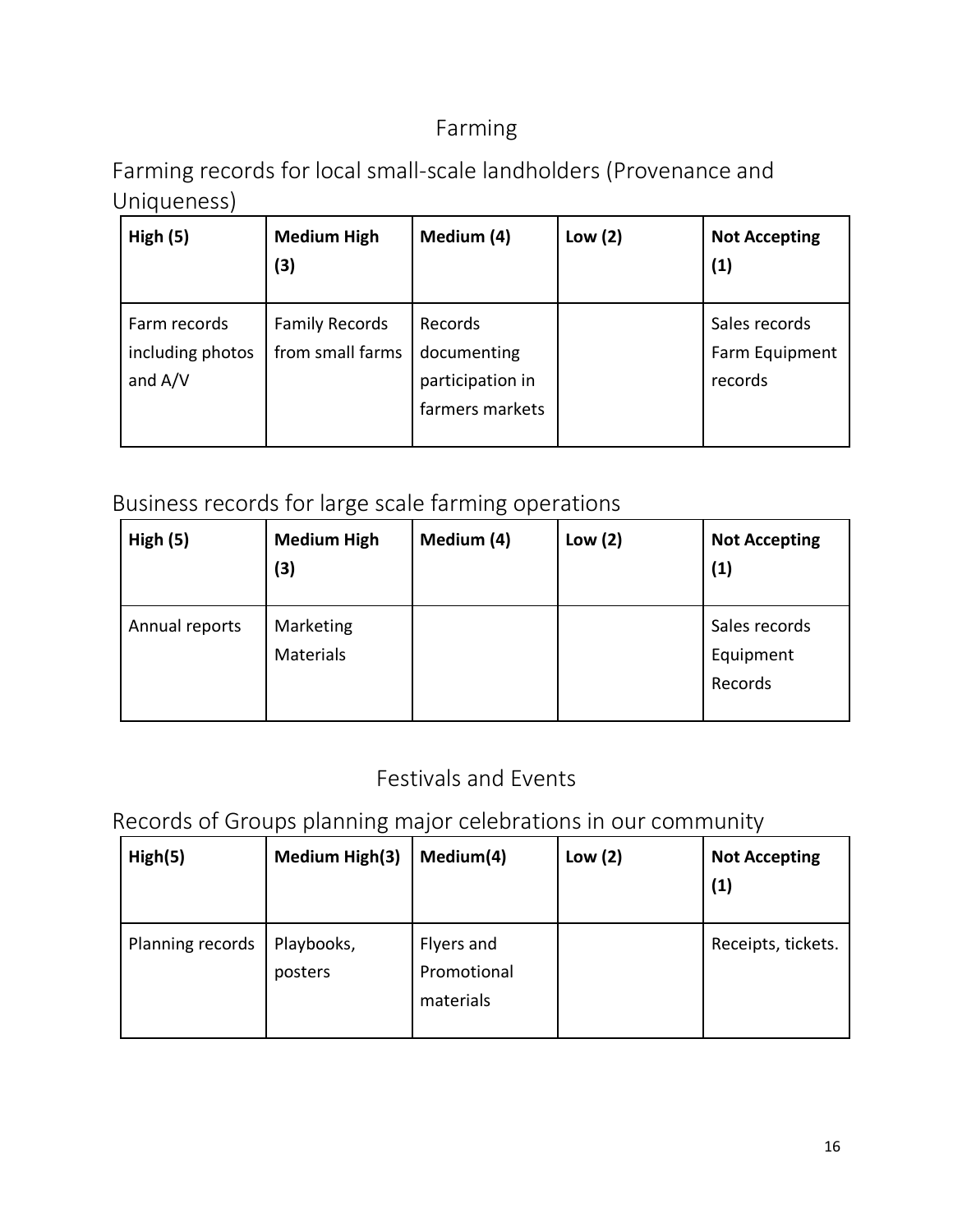## <span id="page-16-0"></span>AV Records of Festivals and Events(format)

| High(5)                                                                         | <b>Medium High(3)</b> | Medium(4)                                 | Low $(2)$                                                                               | <b>Not Accepting</b><br>(1) |
|---------------------------------------------------------------------------------|-----------------------|-------------------------------------------|-----------------------------------------------------------------------------------------|-----------------------------|
| Recordings and<br>Photographs of<br>events created<br>by the event<br>organizer |                       | Advertising<br>materials for<br>radio, tv | Personal<br>photographs and<br>events (only<br>when on other<br>record is<br>available) |                             |

## <span id="page-16-1"></span>Digital Records of Festivals and Events(format)

| High(5)                                    | <b>Medium High(3)</b>   | Medium(4)                                    | Low $(2)$ | <b>Not Accepting</b><br>(1) |
|--------------------------------------------|-------------------------|----------------------------------------------|-----------|-----------------------------|
| Digital<br>photographs,<br>video and audio | Social Media<br>records | Final documents<br>not available in<br>print |           | Drafts of<br>materials      |

# Functional Analysis SSU

<span id="page-16-2"></span>

| <b>Creator, functions</b>                                                                             | Value<br>(Record) | Level (of<br>collecting) | <b>Priority</b> | <b>Notes</b> |
|-------------------------------------------------------------------------------------------------------|-------------------|--------------------------|-----------------|--------------|
| President's Office<br>Head of university,<br>makes decisions<br>concerning policies<br>and directions | 1                 | 1                        | 1               | All records  |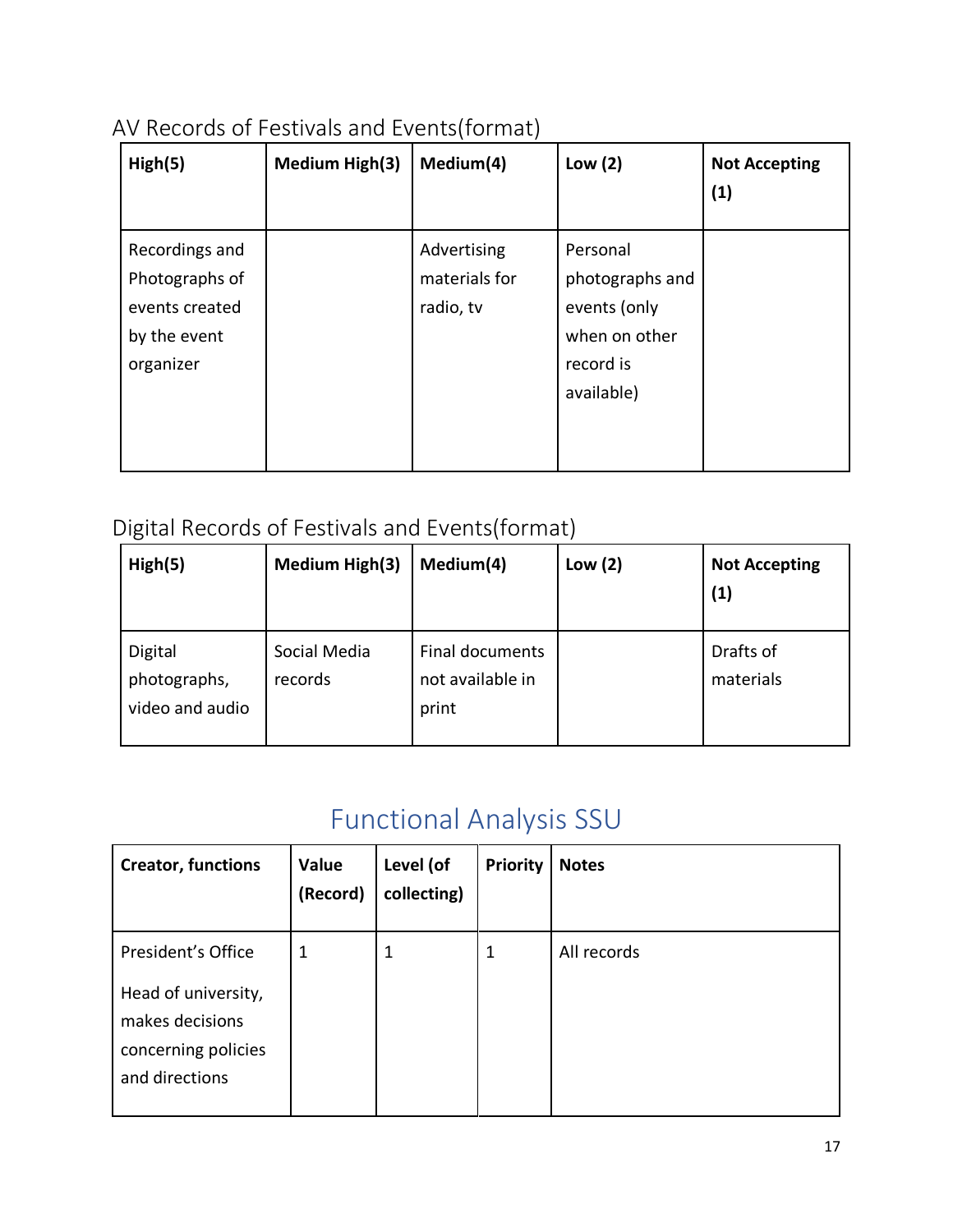| President<br>Personal<br>writing/Non<br>scholarly | 3              | 4              | 12             | Includes personal correspondence<br>to members outside the university<br>for non-university business. |
|---------------------------------------------------|----------------|----------------|----------------|-------------------------------------------------------------------------------------------------------|
| <b>Department Chairs</b>                          | $\overline{2}$ | 3              | 6              | Document materials not found<br>through other sources, specifically<br>department specific activities |
| Development Office                                | $\mathbf{1}$   | $\overline{2}$ | $\overline{2}$ | Records documenting long term<br>gifts, scholarships and endowments                                   |
| Communications<br>Office                          | $\mathbf{1}$   | $\mathbf{1}$   | $\mathbf{1}$   | Most materials created by<br>communications will document the<br>work of the university               |
| Legal Affairs                                     | $\overline{2}$ | 2              | 4              | Some records will need to be kept<br>permanently or for extend periods                                |
| <b>Student Life</b>                               | $\overline{2}$ | 4              | 8              |                                                                                                       |
| <b>Greek Life</b>                                 | 5              | 4              | 20             | Contains student records and may<br>violate FERPA                                                     |
| <b>Business Office</b>                            | 3              | 5              | 15             | Only annual budgets need to be<br>kept                                                                |
| <b>Physical Plant</b>                             | 5              | $\overline{2}$ | 10             | Records documenting campus<br>facilities, construction,<br>maintenance and renovations                |